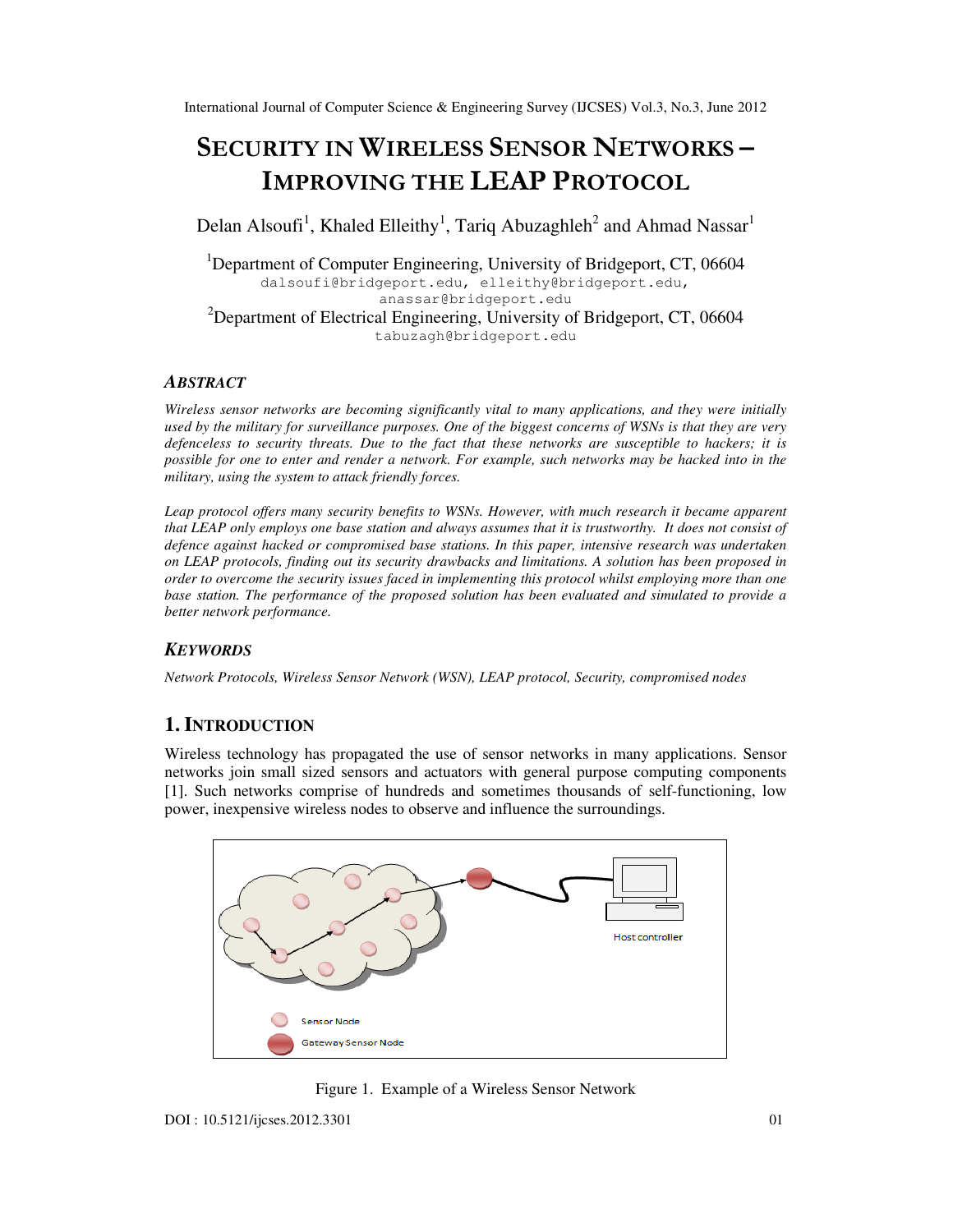Wireless sensor networks usually consist of a single or multiple base stations acting as points of centralized control, whereby they provide access to other networks. These networks are unique in their dynamic network topologies. A network topology is usually selected depending on the type of application the sensors are used for or where it is situated. The types of topologies used for sensor networks include star, mesh, star-mesh etc. [2]

In Wireless sensor networks there are two kinds of wireless nodes; sensor and base station nodes. The main function of the base station (also referred to as sinks) relies on managing the actions executed to provide reliable and efficient sensing support. It provides a gateway to other networks or acts as a data storage processing data in a powerful way [3]. It even acts as an access point to human interface for human interaction, and is capable of broadcasting control data in the network or removes data from it. The base station node will calculate and send the even source, its position and a timestamp to the analysis centre. If an alert is received by the base station regarding a target, an identity of the target will be allocated allowing all related alerts getting appropriate management.

Every sensor within the network primarily consists of a certain amount of power and a base station that provides entrance to other networks or to the centre analysis. It is important to know that base stations have significant features over other nodes in the network. They comprise of adequate battery power to exceed the existence time of all sensor nodes, and have the capacity to save cryptographic keys, well-built processors and resources to commune with external networks.

In contrast to the base stations, in a sensor network a large number of sensor nodes are connected together with radio frequency communication links, giving much significance to broadcasting in the network [1]. Protocol procedure plays a vital role. Although they have concerns with trust assumptions, energy usage is decreased when using these protocols. The main purpose of these nodes is to gather information or events occurring from their targets. The main functions associated with sensor nodes include: collecting information on the target with consideration to their nature and positioning, which involves the communication from nodes to base stations regarding for example sensor readings and particular alerts.

Nodes should be capable of producing real-time events on detected targets using the base station node to forward an even transmission to a centre for the event to be analyzed [4]. Base stations may request updates from sensor nodes, resulting in base station to node communication.

Finally the generated events will be relayed to the base station from the sensor nodes. In this part of the communication architecture, base stations contact all of the nodes it is assigned for purposes such as routing beacons or reprogramming of the complete network.

Given that sensor networks usually compose of nodes that are not physically protected in certain environments, these networks contain further vulnerabilities to security threats. Some of these security threats include passive information gathering, Sink-hole attacks, Wormhole attacks, false node and malicious data and so forth.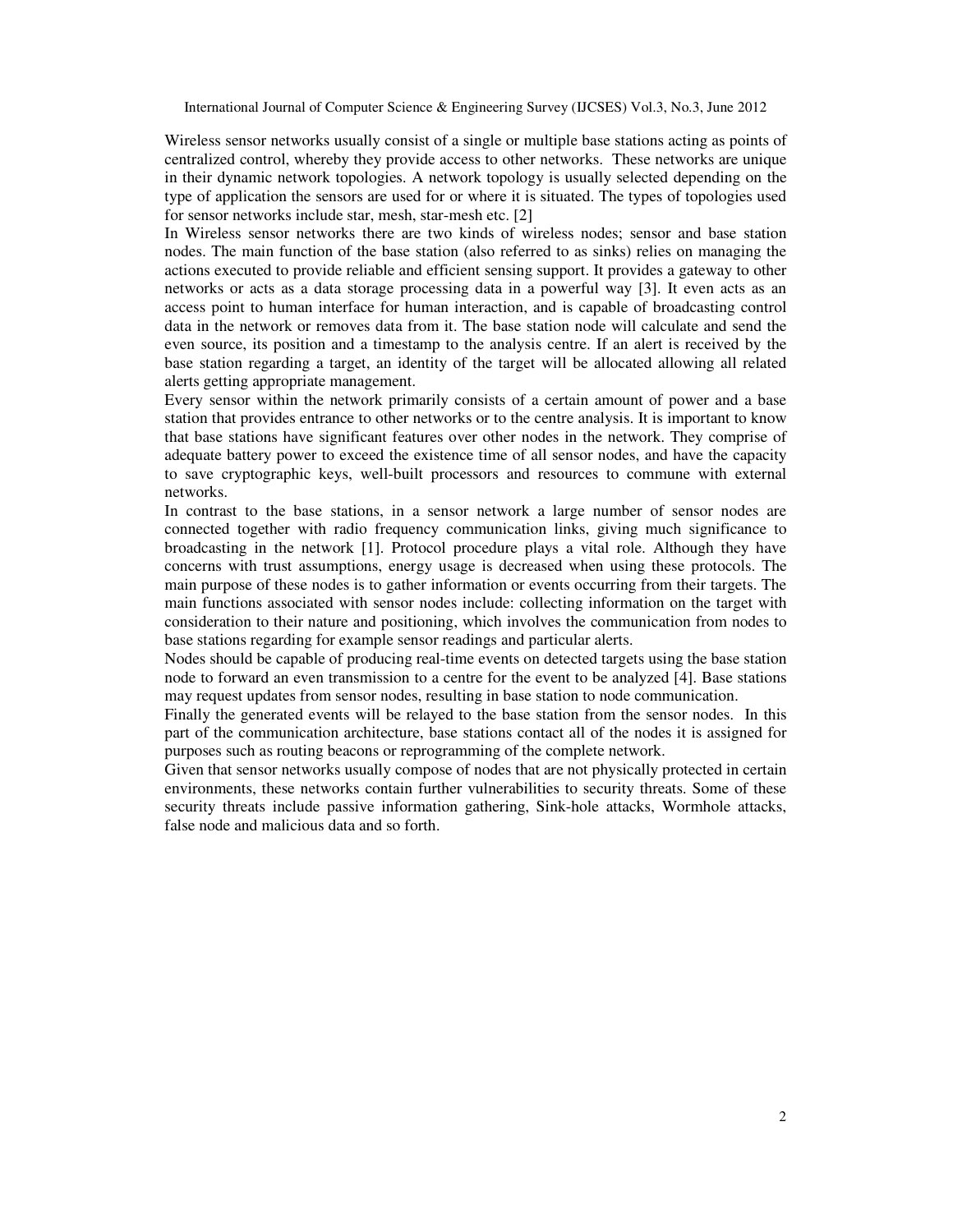

Figure 2. 2. WSNs and common attacks

In the attempt to conquer all of these factors which affect the designs of Wireless sensor networks, we have to trade off performance or expenses so that these liabilities are decreased to networks, we have to trade off performance or expenses so that these liabilities are decreased to tolerable levels. Due to the fact that such factors are motivated by cost and application level performance and energy, to minimize their affects, it is preferable sometimes to acquire sensor hardware that is more efficient in terms of security and consist of more than one base station. performance and energy, to minimize their affects, it is preferable sometimes to acquire sensor hardware that is more efficient in terms of security and consist of more than one base station. This, of course, is more expen protocols, software or certain services, sometimes there is a need for trading of performance or cost for security. protocols, software or certain services, sometimes there is a need for trading of performance or cost for security.<br>This paper proposes a solution to some of the security issues faced in WSNs. In particular, the This, of course, is more expensive than sensors having a single base station. When working with protocols, software or certain services, sometimes there is a need for trading of performance or cost for security.<br>This paper is which affect the designs of Wireless se<br>expenses so that these liabilities are decrease<br>tors are motivated by cost and application l

overcome its disadvantages.

#### **2. LEAP PROTOCOL**

LEAP is also a very popular security solution in Wireless Sensor Networks and it was proposed by Zhu et al in 2004. The Localized Encryption and Authentication Protocol (LEAP) is a key management protocol used to provide security and support to sensor networks. It uses  $\mu$ TESLA to provide Base station broadcast authentication and a one-way-hash-key to authenticate source packets [5]. This protocol is inspired by the idea that every message broadcasted between sensor-nodes is different from another and comprise of different security requirements. In order to meet the variety of security requirements when exchanging messages, having a single key mechanism is impractical, thus LEAP proposes four types of keys assigned to every individual mechanism is impractical, thus LEAP proposes four types of keys assigned to every individual node. The four types of keys established are: individual keys, pair-wise keys, cluster keys and group keys [6]. Focuses on LEAP protocol taking into consideration its advantages and attempts to<br>me its disadvantages.<br>AP PROTOCOL<br>is also a very popular security solution in Wireless Sensor Networks and it was proposed<br>i et al in 2004. E). This protocol is inspired by the idea that every message broadcasted between nodes is different from another and comprise of different security requirements. In order t the variety of security requirements when exchang ide Base station broadcast authentication and a one-way-hash-key to authentica<br>
[5]. This protocol is inspired by the idea that every message broadcasted<br>
modes is different from another and comprise of different security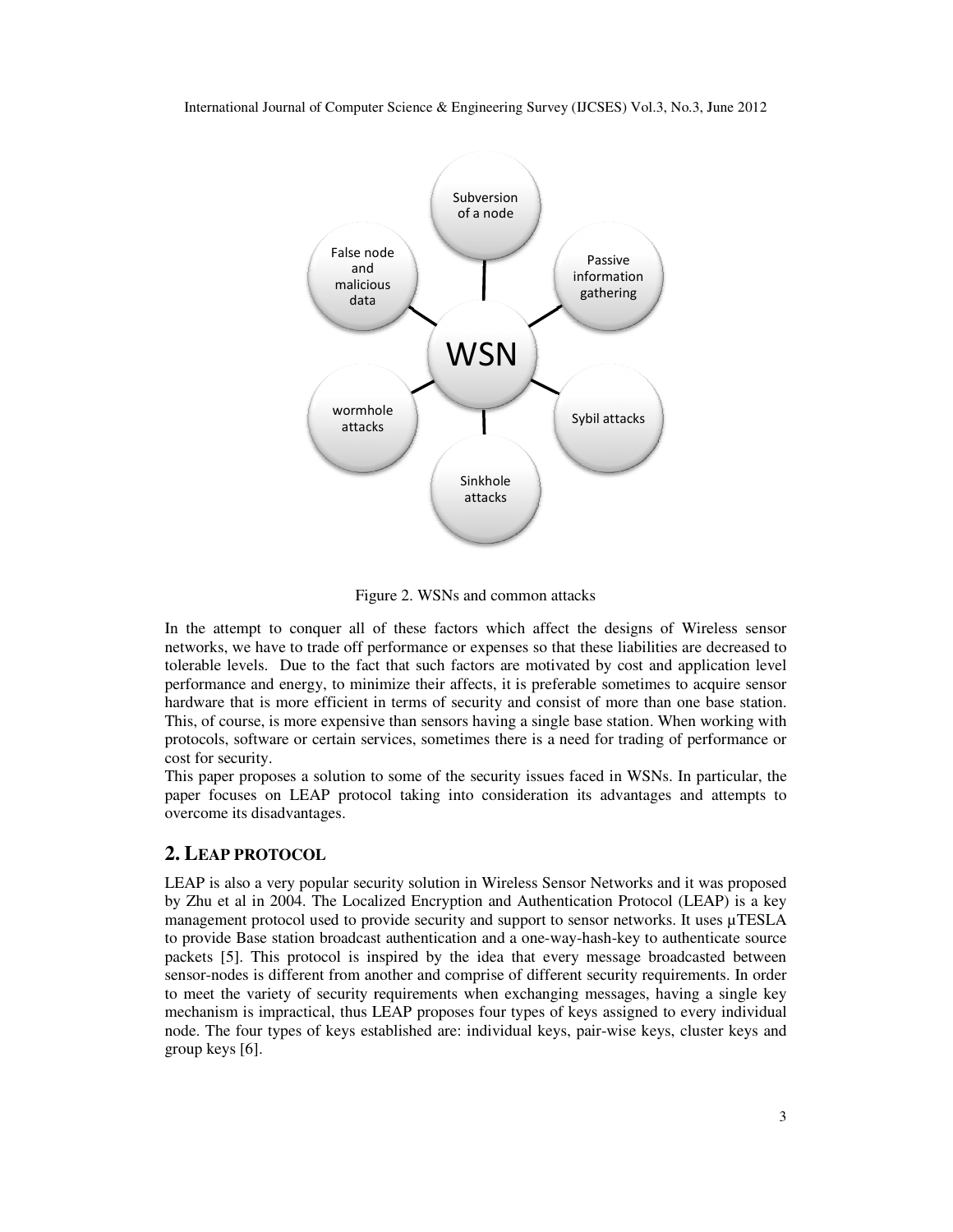#### **2.1 Individual Key**

The Individual key is a unique key shared between a node and its corresponding base station in order to provide security between them as they commune. Communication between a node and a base station is vital as it allows a node to inform the base station of any abnormal behavior detected from its surrounding nodes. As a result, the base station being aware of the malicious node can then use the key to encrypt the important information such as instructions to a specific node. The individual key can be fabricated using the following equation:

$$
k_u = \rho k_i (I D_u)
$$

Where  $\rho$  is the pseudo random function,  $k_i$  is the initial key, also known as the master key and  $ID_u$  is the ID of node u

#### **2.2 Pair-wise Key**

The pair-wise key is a key shared between a node and its neighbouring sensor nodes. The establishment of this key ensures protection of communication that longs for privacy or authentication of a source. The advantage of having a pair-wise key secures transmission because it is shared between a node and one of its immediate neighbors and therefore prevents it from intruders. After the individual key has been set up, nodes can then identify their neighbors by sending out a message with its ID waiting for a response from the neighbor node n. The Pairwise (Kp) key can be fabricated by the following equation:

$$
k_n = \rho k_i(ID_n)
$$

 $u \rightarrow * : ID_n$ , *Nonceu* 

 $n \rightarrow u : ID_n$ ,  $MACK_n(None_u|ID_n)$ 

Thus,

$$
k_p = \rho k_n (I D_u)
$$

#### **2.3 Group Key**

A group key, also known as the global key is shared by all the sensor nodes within the network. The base station uses this key to encrypt data that is transmitted to all the nodes within the group. Since the entire group of nodes is sharing this key, it eliminates the need for a base station to separately encrypt the same message to individual nodes with individual keys. Confidentiality is invoked as long as the key is updated every once a while in case one of the nodes stops functioning and is removed from the group or network. A special case of a group key is known as the cluster key.

#### **2.4 Cluster Key**

The cluster key is a key shared by a node with multiple of its neighboring sensor nodes. The cluster key is generated by node u using a random function and encrypts this key using the pairwise key so that only the authenticated neighbors are able to decrypt to get access to the cluster key. Hence, Kc (cluster key) is generated randomly by node

$$
u \to n_i : (k_c) k_{pi}
$$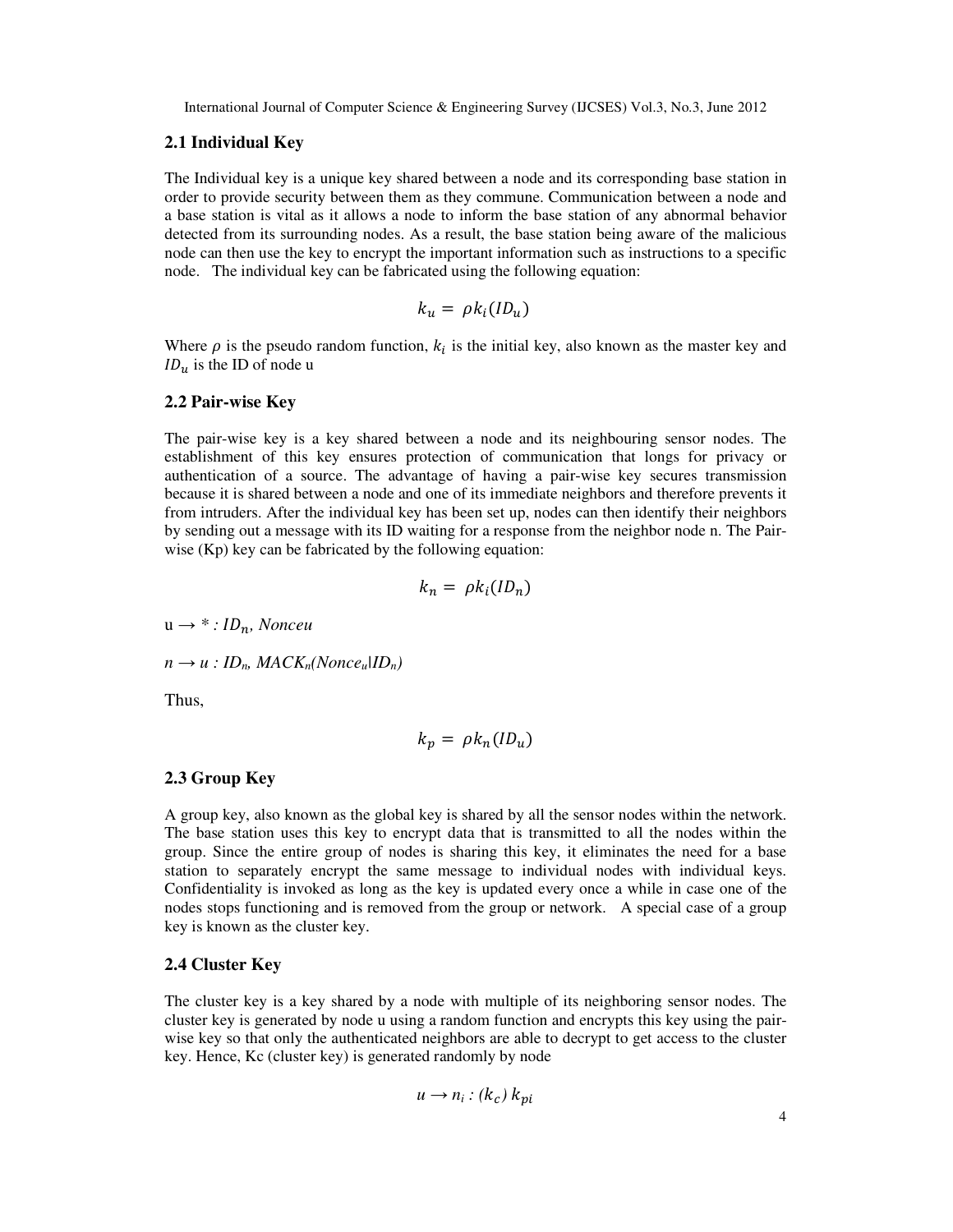The advantages of this protocol are simply that it reduces the participation of a base station and it is efficient in terms of communication and energy. Its security purposes mainly cover local communication such as routing information and protecting messages sent from the nodes. The establishment of this key allows nodes to decrypt and authenticate certain messages like readings from neighboring nodes. Therefore, LEAP permits the use of cluster keys which one node may use to protect its data allowing only authenticated neighboring nodes to obtain and decrypt this data.

All in all, it can be stated that LEAP protocols are very advantageous in that they offer mechanisms for authenticating both: broadcasting of a base station and source packets, as well as mechanisms providing key revocation and refreshing. Other advantages LEAP presents a network are its scalability and cluster communication abilities.

However, the major disadvantage of this protocol, which can influence the network most, is that it only consists of a single base station and assumes that it is never compromised [7]. Other drawbacks include security weakness that is present during the process of key establishment, and the high cost of capacity needed to store the four different keys for each node, when the number of nodes is small.

In the leap protocol, several efforts are made through the use of the keying mechanisms to ensure that a compromised node is revoked or at least prevent it from slowing the network operations. On the other hand, the LEAP protocol lacks in preventing attacks on the base station itself, which happens to be very critical as the base station covers a large network operational area.

# **3. PROPOSED SOLUTION: IMPROVED LEAP PROTOCOL**

In literature, the majority of the key management protocols usually focus on the aspect that only a singular base station or sink node is used in a WSN and these protocols assume that it is trustworthy. For some systems, however, several sink nodes are used [8]. In these systems, two important things must be considered: cost and security.

In the leap protocol, several efforts are made through the use of the keying mechanisms to ensure that a compromised node is revoked or at least prevent it from slowing the network operations. A base station, on the other hand, will be treated the same as any compromised node and the idea is to apply the same mechanisms used to overcome a compromised node to also prevent a hacked base station node.

With a lot of excessive research, the literature usually covers WSN functionalities in terms of one base station participating in one system. It is important to remember that with an increase in a sensor network there's an increase in the distance separating the base station and its related sensor nodes and the increase in the distance may alter the following:

- With a long distance for packets to propagate through, they may get lost on the way resulting in network performance degradation.
- Data transmissions between sensor nodes and a single base station in a large network require high energy consumptions giving the need to reduce the lifetime of nodes.
- For the nodes that are situated nearby a base station, their energy is worn out rapidly, which in turn shortens the network life time very drastically.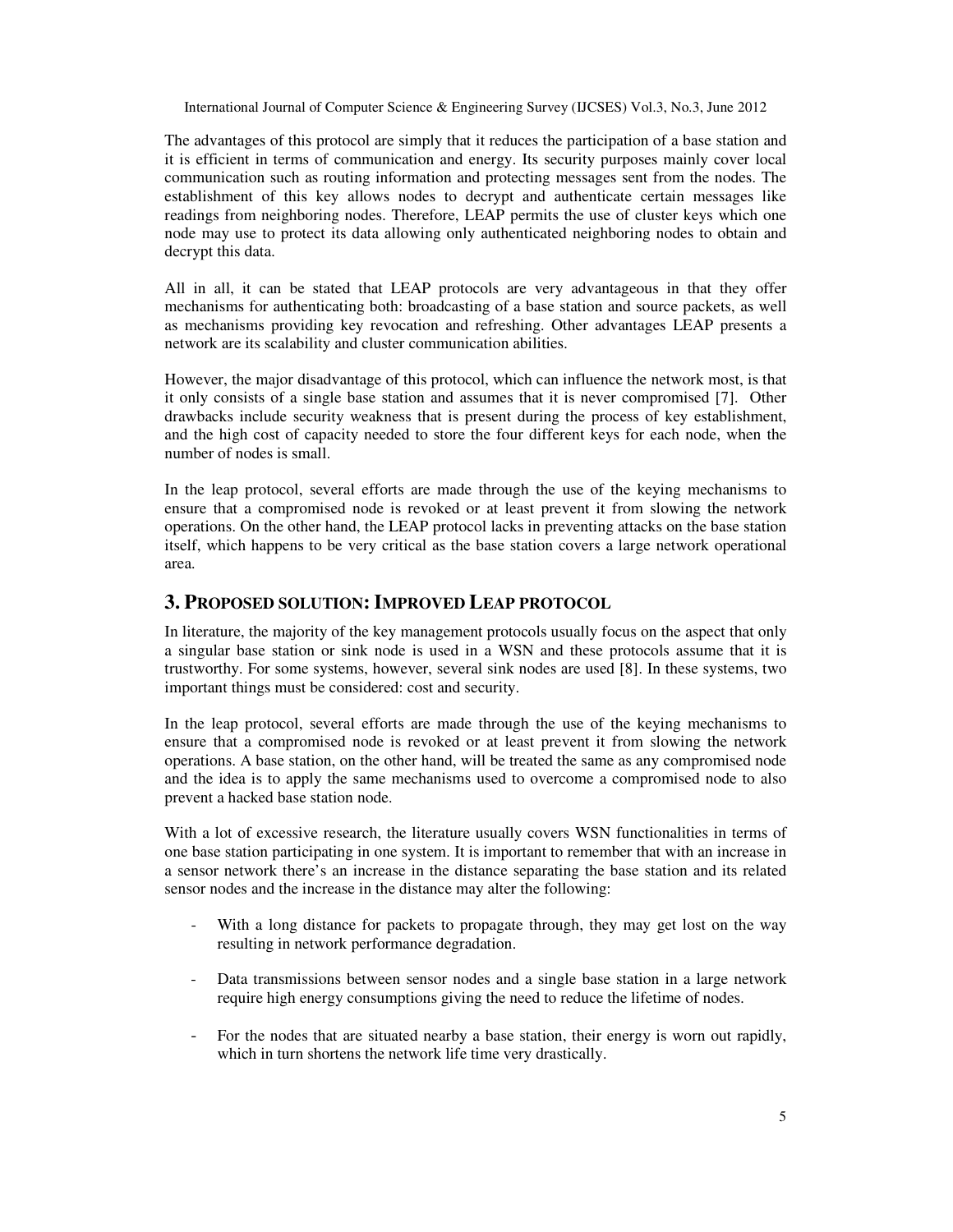To overcome these problems, a network employing several base stations shows potential in bettering the performance. However, there is of course the tradeoff between performance and cost. By deploying more than one sink node in a network may be costly, but the distance between the sink nodes and its associated sensor nodes will be reduced providing more successful paths for data transmission as well as eliminating the disadvantage of the high energy consumptions otherwise faced.

For this research, a WSN with several base stations will be considered. Under the circumstances that a base station and a sensor node are compromised, an evaluation of the network performance will be analyzed.

Wireless sensor networks provide the advantage of using a large number of nodes (from a hundred up to thousands of nodes) communicating with each other inexpensively. One or more base stations process all of the network functions. Should there be a need to increase the number of sink nodes, one has to consider enhancement in expenses. The LEAP protocol offers much security to a system with the establishment of the four keys, mentioned previously. The protocol consists of key revocation and refreshing mechanisms in the attempts to successfully avoid or deal with compromised sensor nodes.

The methods used in detecting the isolated compromised nodes are done through  $\mu$ TESLA and one-way key chain hash authentication functions [9]. However, this protocol lacks in security against a base station, should it be compromised, and network robustness. These are significant aspects to consider because if a sink node is compromised, it could severely affect the entire network or system as all the network functions are dealt by these nodes. The flexibility feature of a LEAP protocol is advantageous over many other security protocols used, but improvements in robustness are needed. Therefore, to improve the LEAP protocol, a solution is proposed to overcome the limitations faced for possible attacks on the base stations itself and thereby adding more robustness to the network system in terms of recovering from a compromised base station as well as a compromised sensor node.

In theory, the majority of research papers, consider the presumption of a reliable base station and only take measures for compromised nodes. In isolated locations, it is relevant to be vigilant in case a base station is compromised. Security against higher levels of attacks against a base station, which usually occur from sources with higher computational power, is a necessity [10]. In a wireless sensor network, three courses of actions can occur:

- A sensor node is compromised
- A base station is compromised
- Sensor nodes and base stations are compromised concurrently

The LEAP protocol only consists of actions that deal with the first scenario. In improving the LEAP protocol, all three scenarios have to be dealt with, thus a network has to be built with more than one base station. So, by ensuring that the LEAP protocol is able to handle all three scenarios aforementioned, the LEAP protocol will be improved in terms of security for WSNs.

I used the same mechanisms as the original LEAP protocol to overcome compromised sensor nodes, and added another similar mechanism to detect if any of the base stations are to be compromised. For this solution, I had to establish another key, called the Base station key (Kb). The base station key will also be updated periodically, and it is shared amongst the base stations. If a base station is hacked, it will not be aware of the updated session key, and continue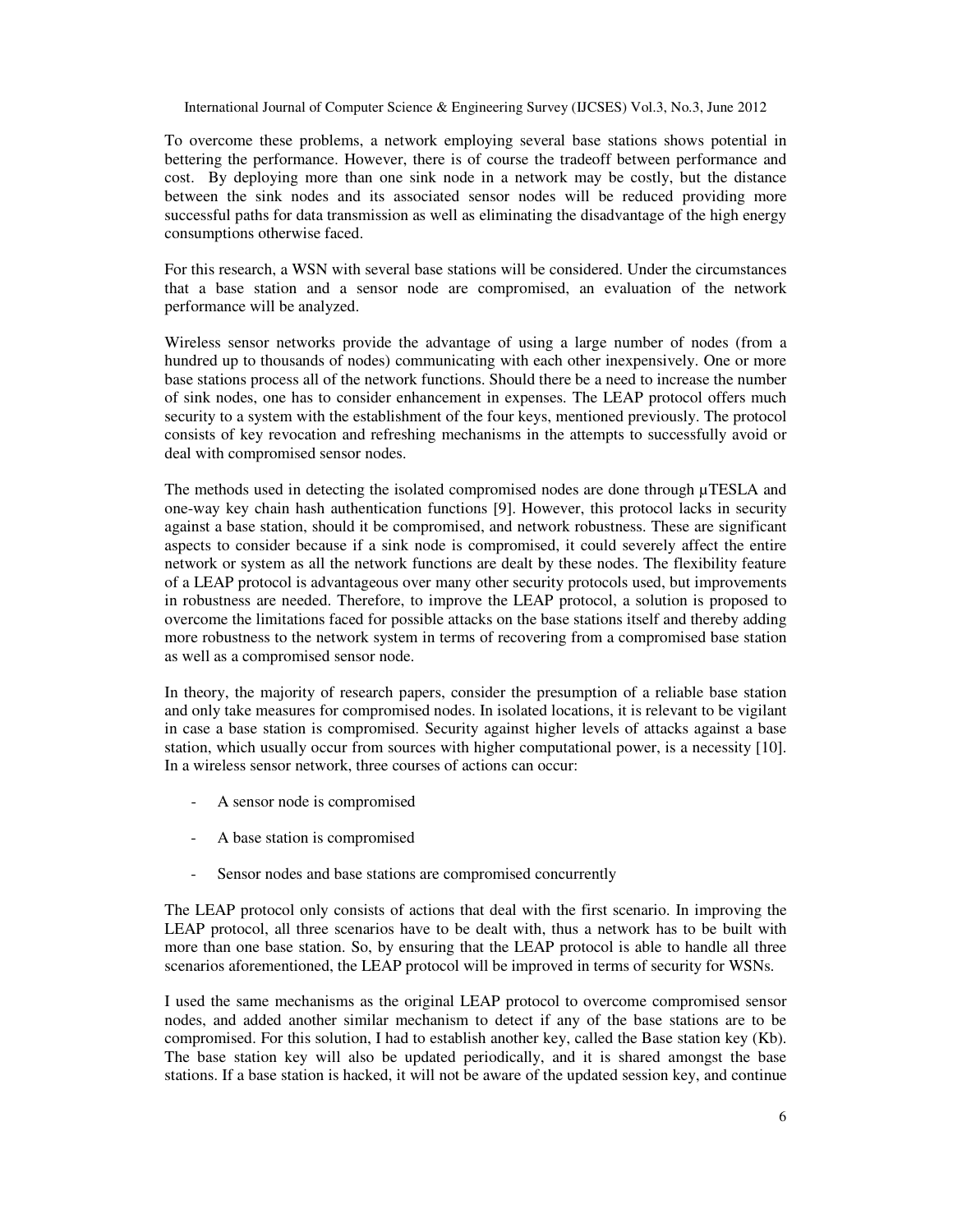to use its old key. In doing so, the base station will not be involved in the data transmission, and the other remaining base stations will identify that this base station is compromised.

The authenticated base stations will send the administrator a message indicating that one of the base stations is hacked. It is then up to the administrator to remove it from the system or replace it with another one. However, there is always a case whereby the opponent base station will act like an authenticated node and accuse one of the other validated base stations of being hacked. The administrator will consider any of the base stations to be hacked if at least more than one of the remaining three base stations declares otherwise.

# **4. RESULTS AND CONCLUSIONS**

To evaluate the proposed solution, an algorithm has been developed to simulate a sensor network using the MATLAB program. The whole idea was to implement a system whereby multiple base stations have been employed for the soul purposes of improving the data transmissions amongst nodes and to come up with a solution for a base station, should it be compromised.

The LEAP protocol was implemented and simulated using one base station and fifty sensor nodes situated randomly. Initially, an individual key was generated for each node from a randomly generated master key. Then a cluster key was generated by each node and published to their neighboring nodes using the pair-wise keys. Finally, the global key was generated in order to enable public broadcasts.

Figure 3 shows an ideal case for the LEAP protocol. It simply represents a base station surrounded by fifty sensor nodes. In this scenario, none of the nodes are compromised. However, even though it is an ideal case, we still face the problem of data loss. For arguments sake, let's assume that node z wants to communicate with the base station. Having a singular base station means that no matter how far the distance, the sensor node and the base station will commune with each other. The longer the distance, however, the more nodes they have to transmit through, the more bandwidth will be used and the higher the possibility of loss of data.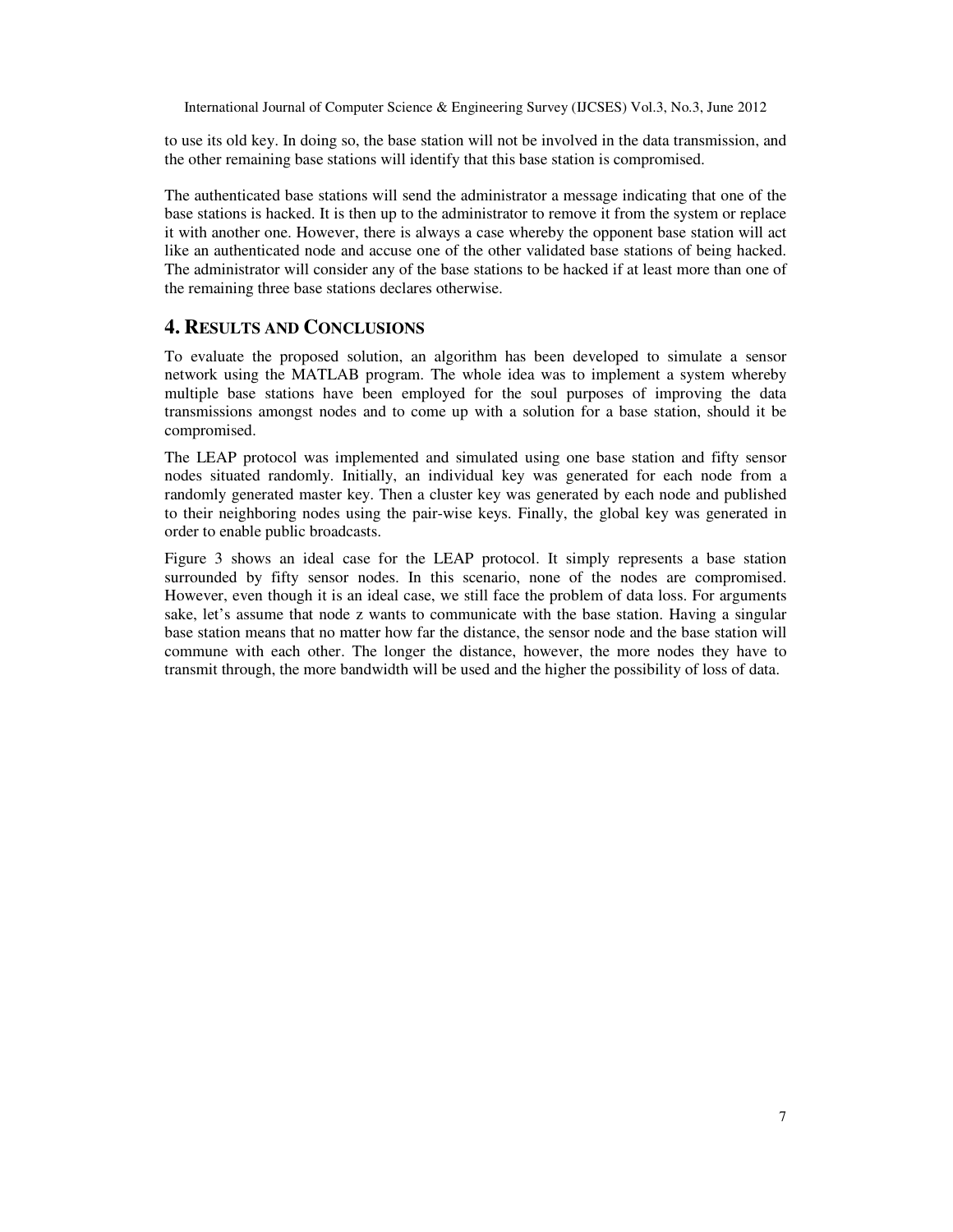

Figure 3. LEAP protocol: Ideal scenario

Figure 4 shows the scenario of a compromised node. The node that is labelled symbolizes a node that has been hacked. As mentioned throughout this paper, the LEAP protocol is very efficient when it comes to dealing with compromised nodes. With its key refreshing and revocation schemes, if a node is affected, these mechanisms prove advantageous. With the many keys assigned to all the sensor nodes with its periodic updates, if one of the nodes is unable to decrypt an updated key, the compromised node will not be able to further participate in the data transmission which will then inform the surrounding nodes and eventually the base station that this node is no longer wanted. The compromised node will be removed.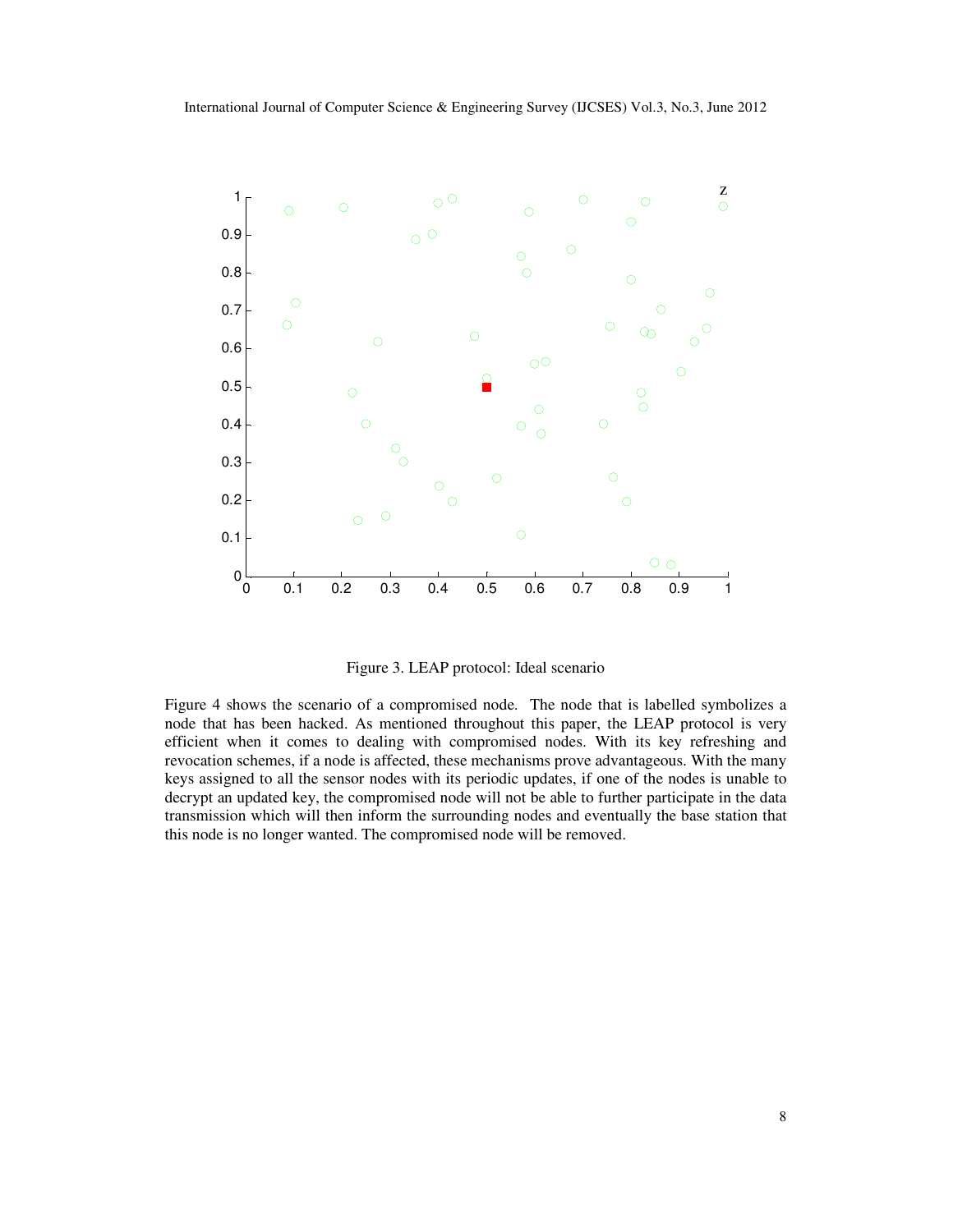

Figure 4. LEAP protocol: A compromised Sensor Node

In order to simulate and test the performance of the proposed improved LEAP protocol, a WSN of hundred sensor nodes situated randomly, and four base stations also situated randomly has been generated.

Figure 5 shows the improved LEAP protocol in an ideal scenario, whereby multiple base stations are supported. Depending on the distance between the nodes and the base stations, each sensor node was assigned to its closest base station. The four different colors (red, blue, green and black) are used in order to distinguish between the base stations and its corresponding sensor nodes.

This diagram illustrates an ideal scenario whereby none of the nodes or the base stations are compromised. The use of four base stations provides an advantage over the existing LEAP protocol. The idea that more than one base station has been used, the nodes will not need to transmit to a base station that is extremely distant from it, which means that it minimizes the problem most networks sometimes face regarding lost data during transmission.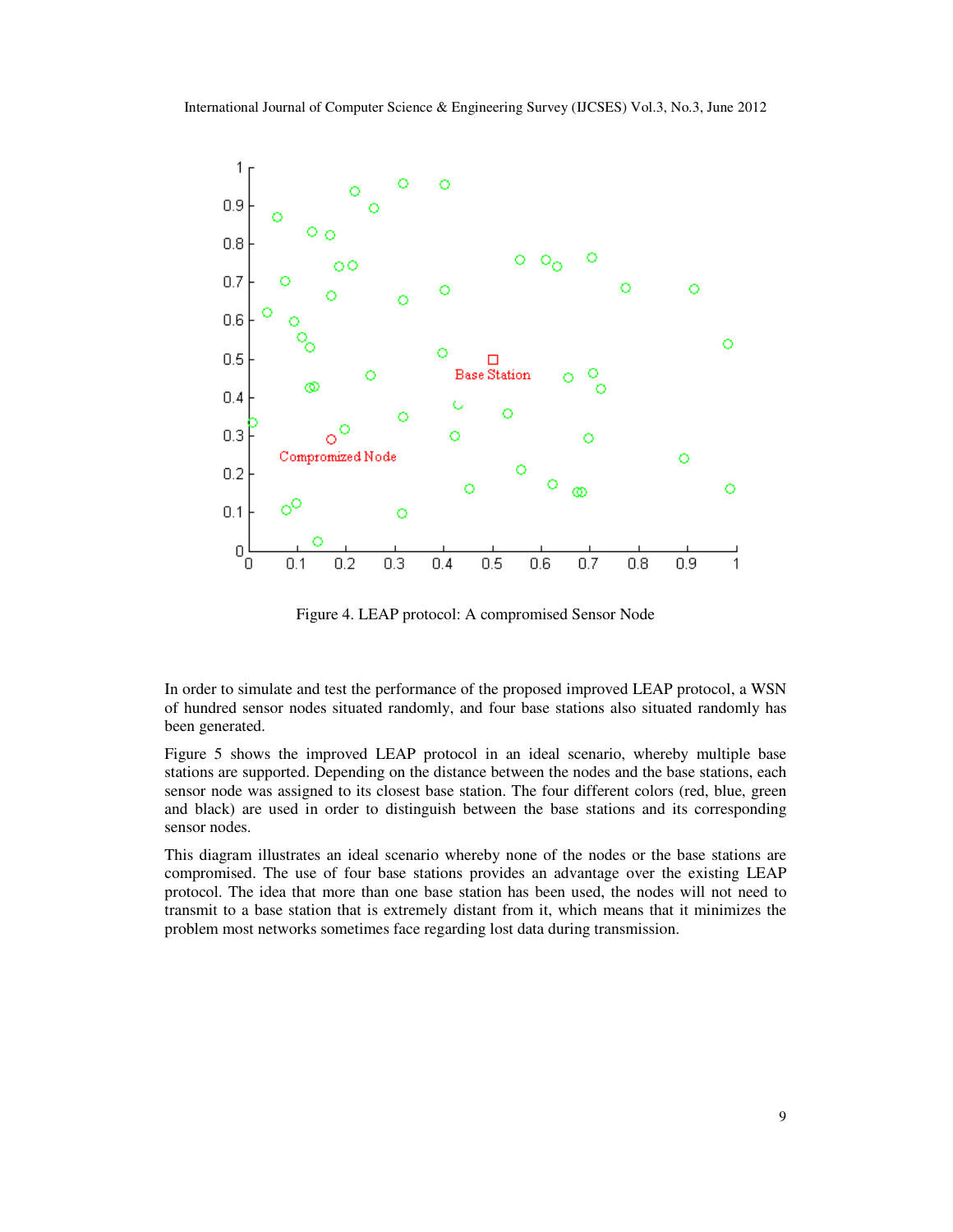

Figure 5. Improved LEAP protocol: Ideal Scenario

Figure 6 demonstrates the scenario whereby a base station is compromised. A hacked base station can be detected and revoked by the other base stations using the new generated key known as base station key (Kb). If a base station is hacked, it will not be aware of the updated session key, which is also updated periodically, and continue to use its old key. In doing so, the base station will not be involved in the data transmission, and the other remaining base stations will identify that this base station is compromised. The authenticated base stations will send the administrator a message indicating that one of the base stations is hacked. It is then up to the administrator to remove it from the system or replace it with another one. However, there is always a case whereby the opponent base station will act like an authenticated node and accuse one of the other validated base stations of being hacked. The administrator will consider any of the base stations to be hacked if at least more than one of the remaining three base stations declares otherwise.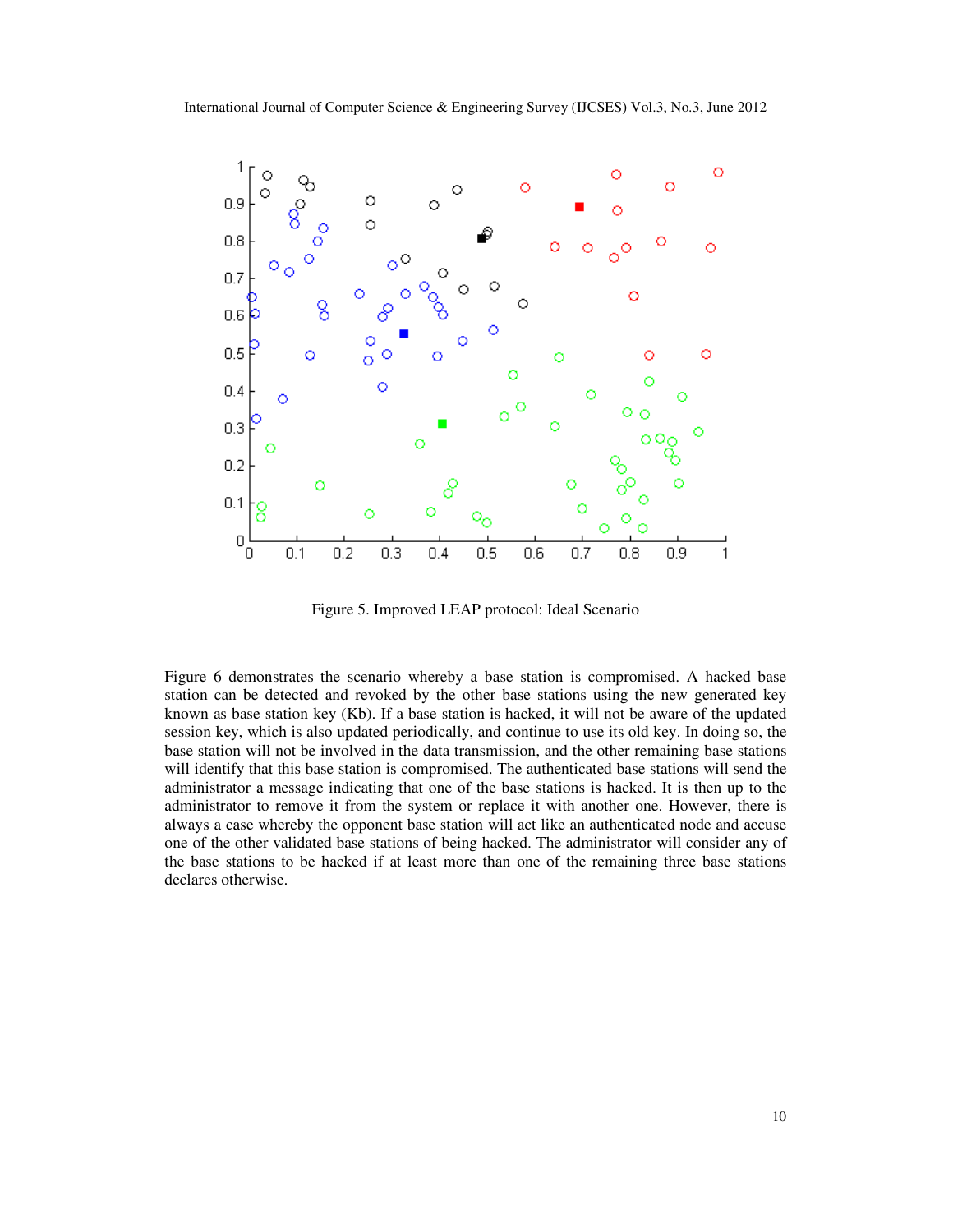

Figure 6. Improved LEAP protocol: A compromised base station

In this solution, the LEAP protocol was improved in terms of using multiple base stations for the purpose of minimizing loss of data transmissions, and also the proposed solution was able to detect a compromised base station. In using multiple base stations, the performance of the system is improved but the cost of implementation is increased. Table 1 shows a comparison between the LEAP and the improved LEAP protocols.

|                                                         | <b>LEAP</b> | <b>Improved LEAP</b> |
|---------------------------------------------------------|-------------|----------------------|
| Detects and removes Compromised Sensor                  | Yes         | Yes                  |
| <b>Nodes</b>                                            |             |                      |
| compromised<br><b>Detects</b><br>and<br>base<br>removes | No          | Yes                  |
| stations                                                |             |                      |
| Data Loss                                               | High        | Minimal              |
| Cost                                                    | Low         | High                 |
| <b>Bandwidth use</b>                                    | High        | Low                  |
| <b>Transmission Delay time</b>                          | High        | Low                  |
| <b>Energy consumption</b>                               | High        | Low                  |
| <b>Node lifetime</b>                                    | Low         | High                 |

Table 1. Comparison between LEAP and Improved LEAP protocols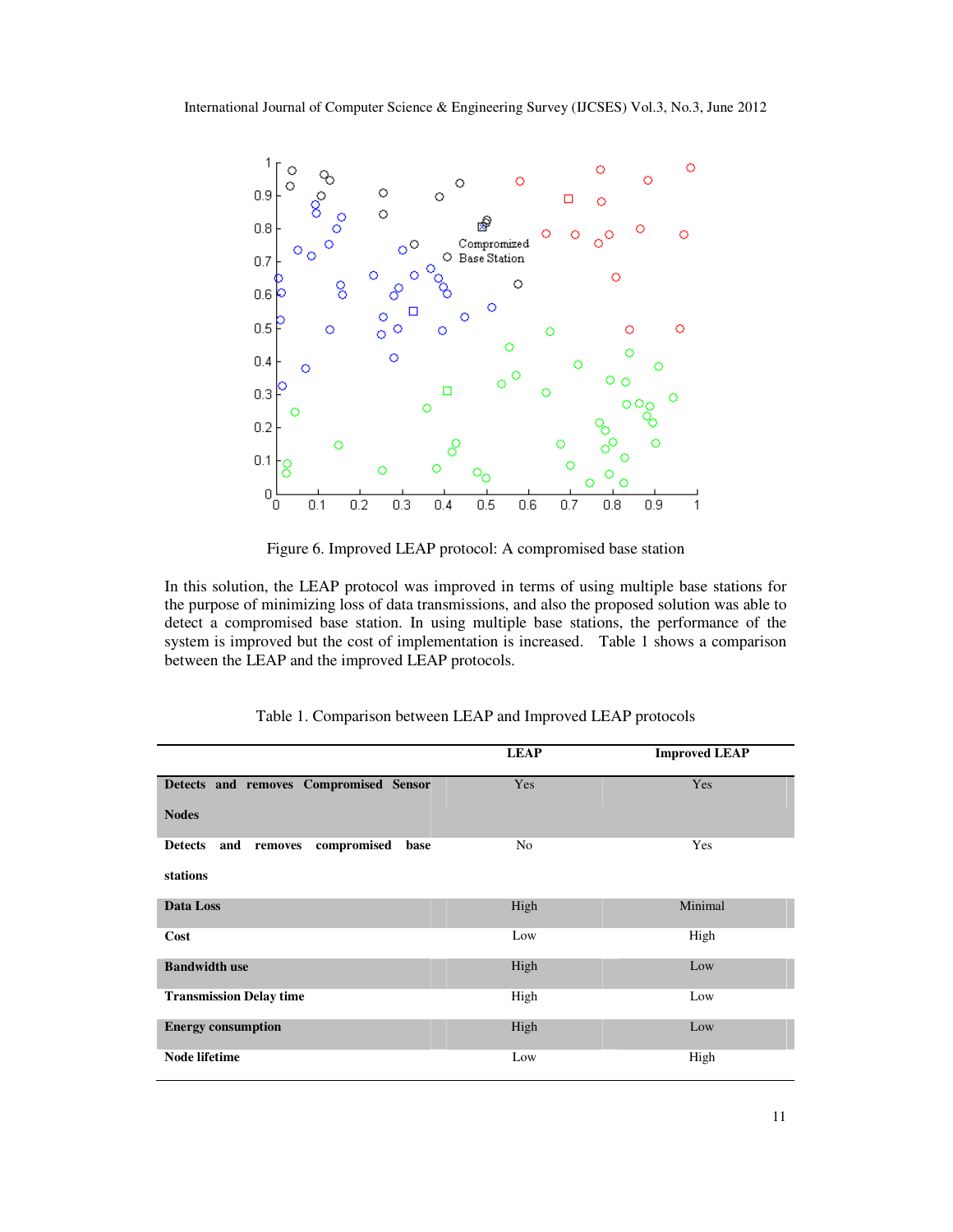# **REFERENCES**

- [1] Saraogi, M. (n.d.). Security in wireless sensor networks. University of Tennessee,
- [2] Burgner, D. E., & Wahsheh, L. A. (2011). Security of wireless sensor networks. Eighth International Conference on Information Technology: New Generations,
- [3] Madden, S. R., Franklin, M. J., Hellerstein, J. M., and Hong, W., TAG: A tiny aggregation service for ad-hoc sensor networks. In The Fifth Symposium on Operating Systems Design and Implementation (OSDI 2002), 2002,
- [4] Madden, S. R., Szewczyk, R., Franklin, M. J., and Culler, D. Supporting aggregate queries over ad-hoc wireless sensor networks. In Workshop on Mobile Computing and Systems Applications, 2002,
- [5] Zhu, S., Setia, S., Jajodia S., LEAP: Efficient Security Mechanisms for Large-Scale Distributed Sensor Networks. In The Proceedings of the 10th ACM conference on Computer and communications security, 2003.
- [6] Jang, J., Kwon, T., & Jooseok, S. (2007). A time-based key management protocol for wireless sensor networks. E. Dawson and D.S. Wong (Eds.): ISPEC 2007, LNCS 4464, pp. 314–328, 2007.,
- [7] Pathan, A. K. (2011). Security of self-organizing networks. (1 ed., pp. 318-344). Florida: CRC Press.
- [8] Saraogi, M. (n.d.). Security in wireless sensor networks. University of Tennessee,
- [9] Jang, J., Kwon, T., & Jooseok, S. (2007). A time-based key management protocol for wireless sensor networks. E. Dawson and D.S. Wong (Eds.): ISPEC 2007, LNCS 4464, pp. 314–328, 2007.,
- [10] Zhu, S., Setia, S., Jajodia S., LEAP: Efficient Security Mechanisms for Large-Scale Distributed Sensor Networks. In The Proceedings of the 10th ACM conference on Computer and communications security, 2003.
- [11] Modares, H., Salleh, R., & Moravejosharieh, A. (2011). Overview of security issues in wireless sensor networks. Third International Conference on Computational Intelligence, Modelling & Simulation, IEEE,
- [12] Abuhelaleh, M. A., & Elleithy, K. M. (2010). Security in wireless sensor networks: Key management module in sooawsn. International Journal of Network Security & Its Applications (IJNSA), 2(No. 4),
- [13] Mohanty, P., Panigrahi, S., Sarma, N., & Satapathy, S. S. (2010). Security issues in wireless sensor network data gathering protocols: A survey. Journal of Theoretical and Applied Information Technology,
- [14] Perrig, A., Szewczyk, R., Wen, V., Culler, D., & Tygar, J. D. (2001). Spins: Security protocols for sensor networks. Mobile Computing and Networking 2001,
- [15] Wang, Y., Ramamurthy, B., & Xue, Y. (2008). A key management protocol for wireless sensor networks with multiple base stations. CSE Conference and Workshop Papers. Paper 111.,
- [16] Wang, Y., Ramamurthy, B., & Xue, Y. (2008, January 1).Digitalcommons@university of nebraska - lincoln. Retrieved from http://digitalcommons.unl.edu/cseconfwork/111
- [17] Xue, Y., Lee, H. S., Yang, M., & Kumarawadu,, P. (2007). Performance evaluation of ns-2 simulator for wireless sensor networks. 0840-7789/07 ©2007 IEEE,
- [18] Söderlund, R. (2006). Energy efficient authentication in wireless sensor networks. LITH-IDA/DS-EX--06/012--SE,
- [19] Perillo, M. A., & Heinzelman, W. B. (n.d.). Wireless sensor network protocols. Department of Electrical and Computer Engineering University of Rochester,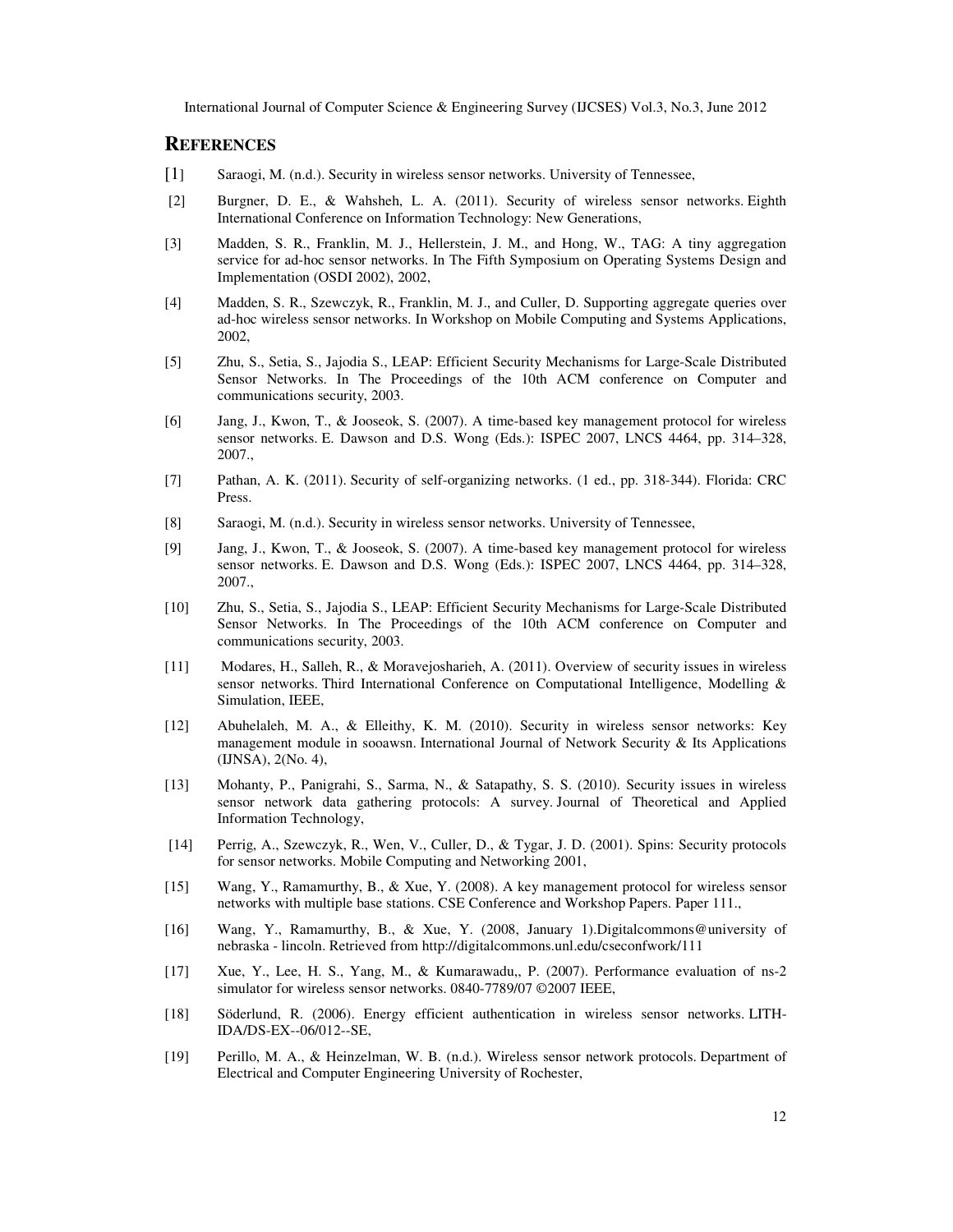- [20] Tun , Z., & Maw, A. H. (2008). Wormhole attack detection in wireless sensor networks. World Academy of Science, Engineering and Technology 46 2008,
- [21] J. Hill, R. Szewczyk, A. Woo, S. Hollar, D. Culler and K. Pister. System architecture directions for networked sensors. In Proceedings of ACM ASPLOS IX, November 2000,
- [22] Adrian Perrig, Ran Canetti, J.D. Tygar, and Dawn Song. Efficient authentication and signing of multicast streams over lossy channels. In IEEE Symposium on Security and Privacy, May 2000.
- [23] Karlof, C., Sastry, N., Wagner, D. TinySec: A Link Layer Security Architecture for Wireless Sensor Networks. ACM SenSys 2004, November 3-5, 2004.
- [24] Y.C. Hu, A. Perrig, and D. B. Johnson, "Wormhole detection in wireless ad hoc networks," Department of Computer Science, Rice University, Tech. Rep. TR01-384, June 2002.
- [25] P. Apostolos, "Cryptography and Security in Wireless Sensor Networks," FRONTS 2nd Winterschool Braunschweig, Germany, 2009.
- [26] Chris Karlof David Wagner. In Secure Routing in Wireless Sensor Networks: Attacks and Countermeasures.
- [27] Y. Hu, A. Perring, and D.B. Johnson. Packet Leashes: A Defense against Wormhole Attacks in Wireless Networks. In Proceedings of 22nd Annual Conference of the IEEE Computer and Commu-nication Societies, Vol.3, April 2003. pp.1976-1986.
- [28] L. Eschenauer and V. D. Gligor, "A key-management scheme for distributed sensor networks," in Proc. CCS'02. New York, NY, USA: ACM Press, 2002, pp. 41–47.
- [29] Perrig, A., Stankovic, J., & Wagner, D. (2004). Security in wireless sensor networks. Communications of the ACM, 47(6),

#### **Authors**



**Delan Alsoufi** received her Master degree in Computer Engineering at the University of Bridgeport, in 2012 with a GPA of 3.82. Her research area is on Wireless sensor network security. After the completion of her Master degree she's going to Iraq to work as an Instructor in the computer engineering department at the University of Duhok, Kurdistan.

She grew up in London, UK, where she completed the 13compulsary years of education. In 2005 she moved to Iraq and completed her B.Sc. degree in Electrical and Computer Engineering from University of Duhok. In 2010 she received the prestigious Fulbright scholarship to pursue her graduate studies in the United States.



**Khaled Elleithy** is the Associate Dean for Graduate Studies in the School of Engineering at the University of Bridgeport. He has research interests are in the areas of network security, mobile communications, and formal approaches for design and verification. He has published more than one hundred fifty research papers in international journals and conferences in his areas of expertise. He is the co-chair of the International Joint Conferences on Computer, Information, and Systems Sciences, and Engineering (CISSE). CISSE is the first Engineering/Computing and Systems Research E-Conference in the world to be completely conducted online in real-time via the internet and was successfully running for four years. He is the editor or co-editor of 10 books published by Springer for advances on Innovations and

Advanced Techniques in Systems, Computing Sciences and Software. He received the B.Sc. degree in computer science and automatic control from Alexandria University in 1983, the MS Degree in computer networks from the same university in 1986, and the MS and Ph.D. degrees in computer science from The Center for Advanced Computer Studies in the University of Louisiana at Lafayette in 1988 and 1990, respectively.